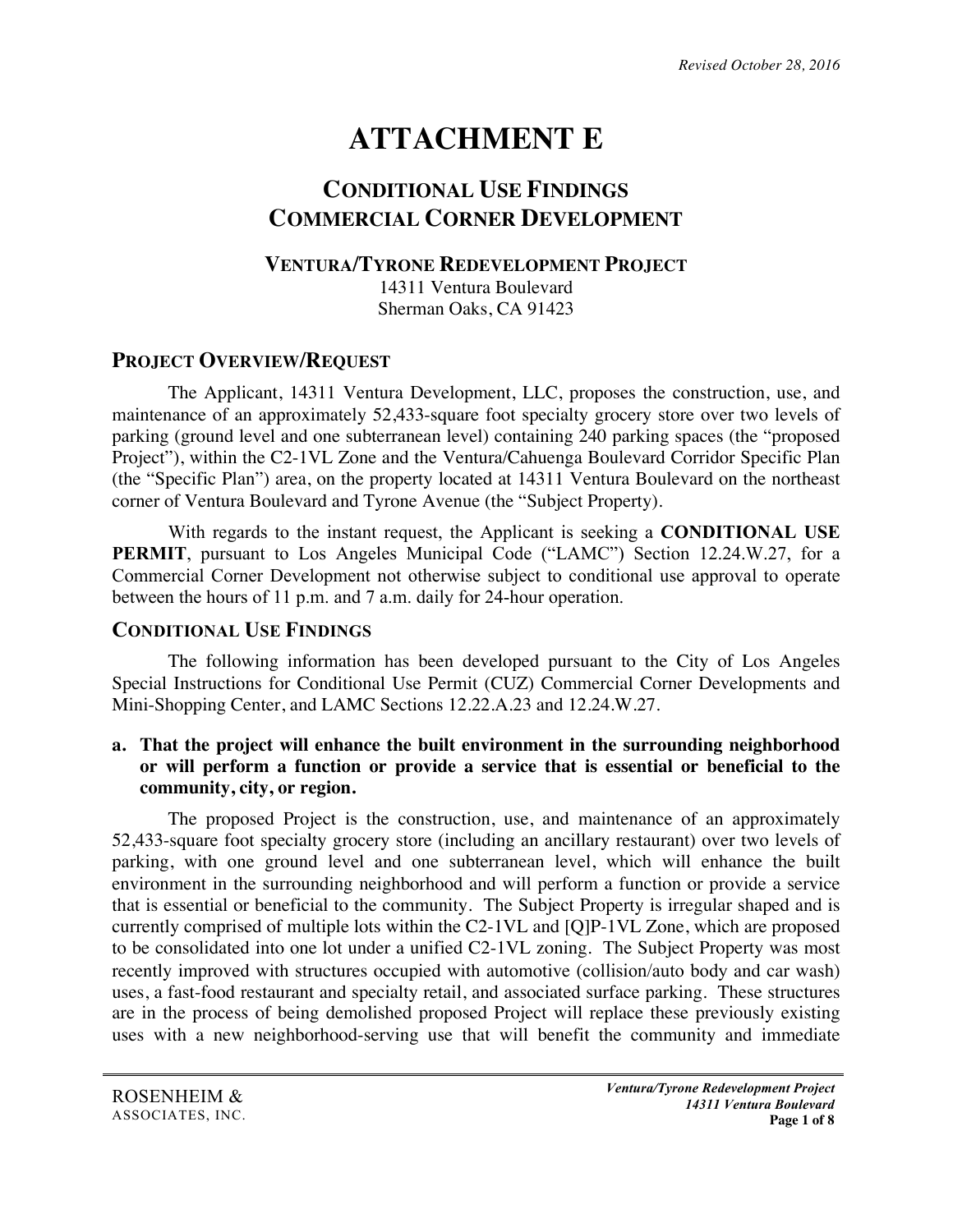vicinity by revitalizing this corner of Ventura Boulevard and Tyrone Avenue, offering a variety of organic produce and health and household products and a restaurant to users of the area, and additional employment opportunities.

As further detailed in Finding 2 below, the proposed Project will enhance the built environment in the surrounding neighborhood with an attractive, podium-style building design and associated landscaping that is sensitive to surrounding properties. As for the function it will perform and service it will provide to the community and city, the proposed specialty grocery store will fulfill a substantial demand for organic, natural, and health food products in which the grocery store operator specializes, and will feature meat and deli departments, an in-store bakery and kitchen, and an ancillary bona fide restaurant. The specialty grocery store will also help boost the local economy with greater job opportunities (both during building construction and operation) and increased tax revenues. A wide range of employment positions, from entry level to managerial, will be necessary to staff the grocery store. The grocery store expects to employ up to approximately 200 people to staff the numerous departments and provide customer service to patrons. As such, the new grocery store will add viable employment opportunities to the Community.

New development of the Subject Property to provide a high-end, full service specialty grocery store will be a benefit to the community and will revitalize the northeast corner of Ventura Boulevard and Tyrone Avenue by providing uses that are beneficial to the neighborhood. The overall product offering will provide a range of goods and services to the local community. The retail grocery store is requesting to be open for 24 hours, daily to meet the needs of the surrounding community and ensure that local customers have convenient access to their neighborhood grocery store as needed.

#### **b. That the project's location, size, height, operations, and other significant features will be compatible with and will not adversely affect or further degrade adjacent properties, the surrounding neighborhood, or the public health, welfare, and safety.**

The proposed Project location, height, operations and other significant features will be compatible with and will not adversely affect the surrounding neighborhood or the public health, welfare, and safety. The proposed Project is located along a major commercial corridor, Ventura Boulevard, which is zoned and designated for uses such as the proposed grocery store. The Subject Property located at the northeast corner of Ventura Boulevard and Tyrone Avenue is designated for Neighborhood and General commercial uses to service the commercial needs of the surrounding communities. The proposed Project will be consistent with the Neighborhood and General commercial designation and provides a high-end specialty grocery store unlike any other in the immediate vicinity and incorporates the needs of the surrounding community.

Surrounding properties are improved with uses compatible with the proposed Project, including commercial, retail and multifamily residential uses. The property opposite the Subject Property to the west on Tyrone Avenue is located within the C2-1L Zone, and is designated as Community Commercial by the Specific Plan. It is currently improved with a one to two-story building occupied by a car sales and service center, known as Casa de Cadillac, and an associated surface parking lot. The properties opposite the Subject Property to the south on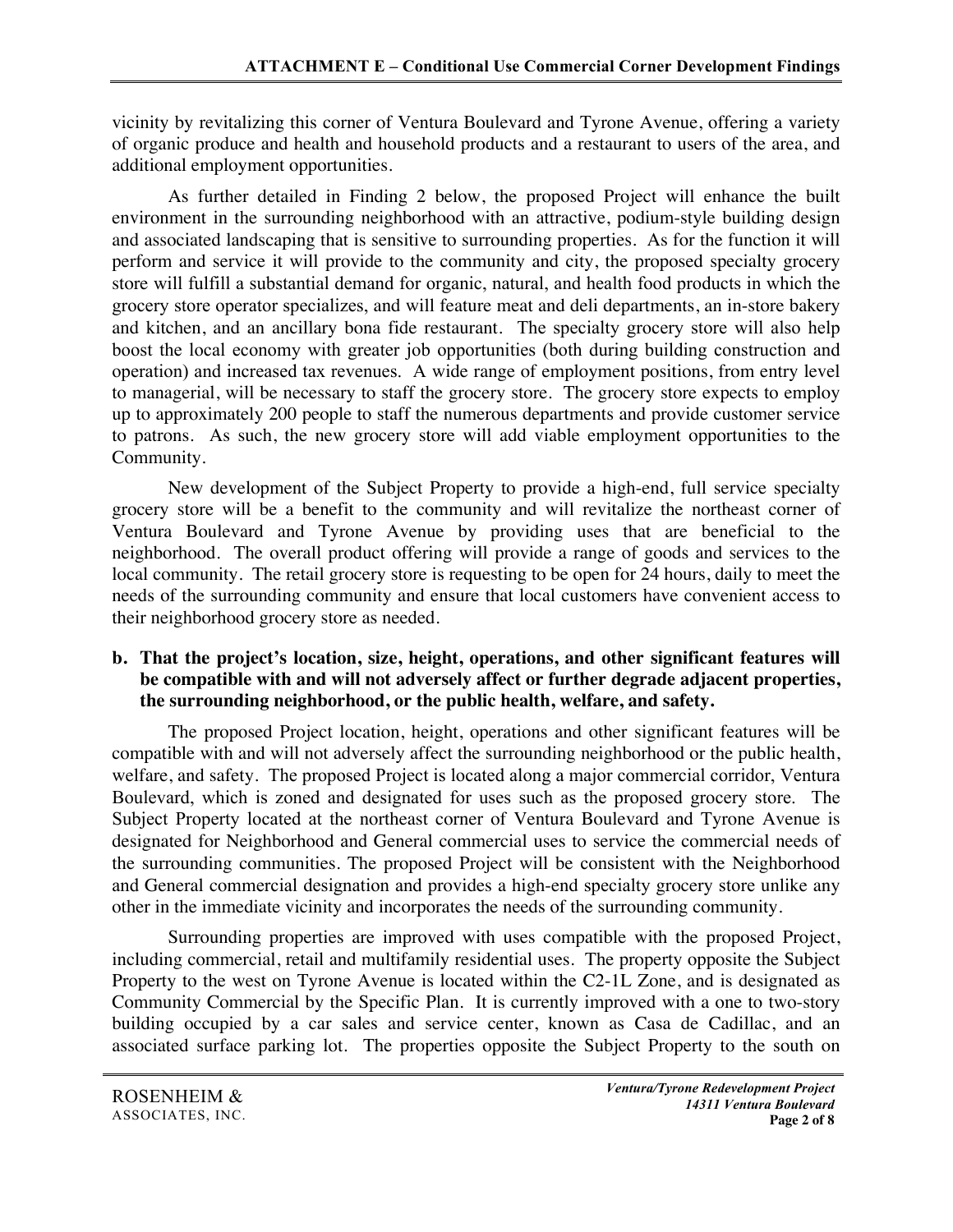Ventura Boulevard are located within the C2-1VL Zone, and are designated as Neighborhood and General Commercial by the Specific Plan. The properties are currently improved with a two-story commercial shopping center occupied by restaurant, professional services, and general retail uses, a two-story office building, and a one-story commercial space occupied by commercial service uses. The properties adjoining the Subject Property on the east and across the public alley to the south are located within the C2-1VL and [Q]P-1VL Zones, and are designated Neighborhood and General Commercial by the Specific Plan. They are currently improved with one to two-story commercial structures, occupied by specialty retail and service uses, and surface parking. The properties opposite the Subject Property to the north on Moorpark Street are located within the RD1.5-1-RIO Zone, and are not located within the Specific Plan area. Across the street to the north is a one to two-story building occupied by the Los Angeles Public Library, Sherman Oaks Branch, and an associated surface parking lot. Across the street to the northwest (caddy corner to the Subject Property) is a 3-story multifamily residential building.

The proposed Project is a podium-style building that will reach a maximum height of approximately 38 feet-10 inches. The primary entrance to the grocery store building will be situated facing Ventura Boulevard and will provide convenient pedestrian access from the street, surface parking and below grade lot. Through this main entrance, patrons will be able to utilize escalators and shopping cart conveyors to access the grocery store on the second floor above. The main entrance will be distinguished by the glass facade along its entire length, and will be easily accessible to pedestrians from Ventura Boulevard and patrons that have parked within both levels of the connected parking structure. In addition, there will be a secondary pedestrian access point to the east of the main entrance area, along Ventura Boulevard.

The proposed Project is designed to meet the guidelines described in the Specific Plan (see *Attachment H – Project Permit Compliance Review Findings*). The proposed Project will include various design elements that would promote pedestrian circulation and connectivity to the surrounding area, including the street entrances located along Ventura Boulevard and an open restaurant deck on the second story, consistent with the design elements addressed in the Community Plan, Walkability Checklist, and the Citywide Commercial Design Guidelines.

The proposed Project will provide 240 automobile parking spaces and 26 long-term bicycle spaces and 26 short-term bicycle spaces. Vehicular ingress and egress to the Subject Property is provided by a 30-foot wide driveway along Ventura Boulevard frontage, and by a 30 foot wide driveway along Moorpark Street. As the proposed Project request the merger of portions of an existing public alley that bisects the Subject Property, secondary access will be provided via an on-site private alley/easement for public access that provides continued connection between the portion of the existing alley to remain and Moorpark Street to the north. The new private alley with will continue to provide the same ingress and egress functions as the portion of the public alley that will be merged with the Subject Property. On-site circulation will be continuous, with all access drives on the ground floor connected throughout, as well as connected to the circular subterranean ramp that provides access to subterranean level parking. Additionally, there will be a 30-foot wide driveway that provides access for trucks to the loading dock, which is fully enclosed within the ground floor of the northernmost portion of the building.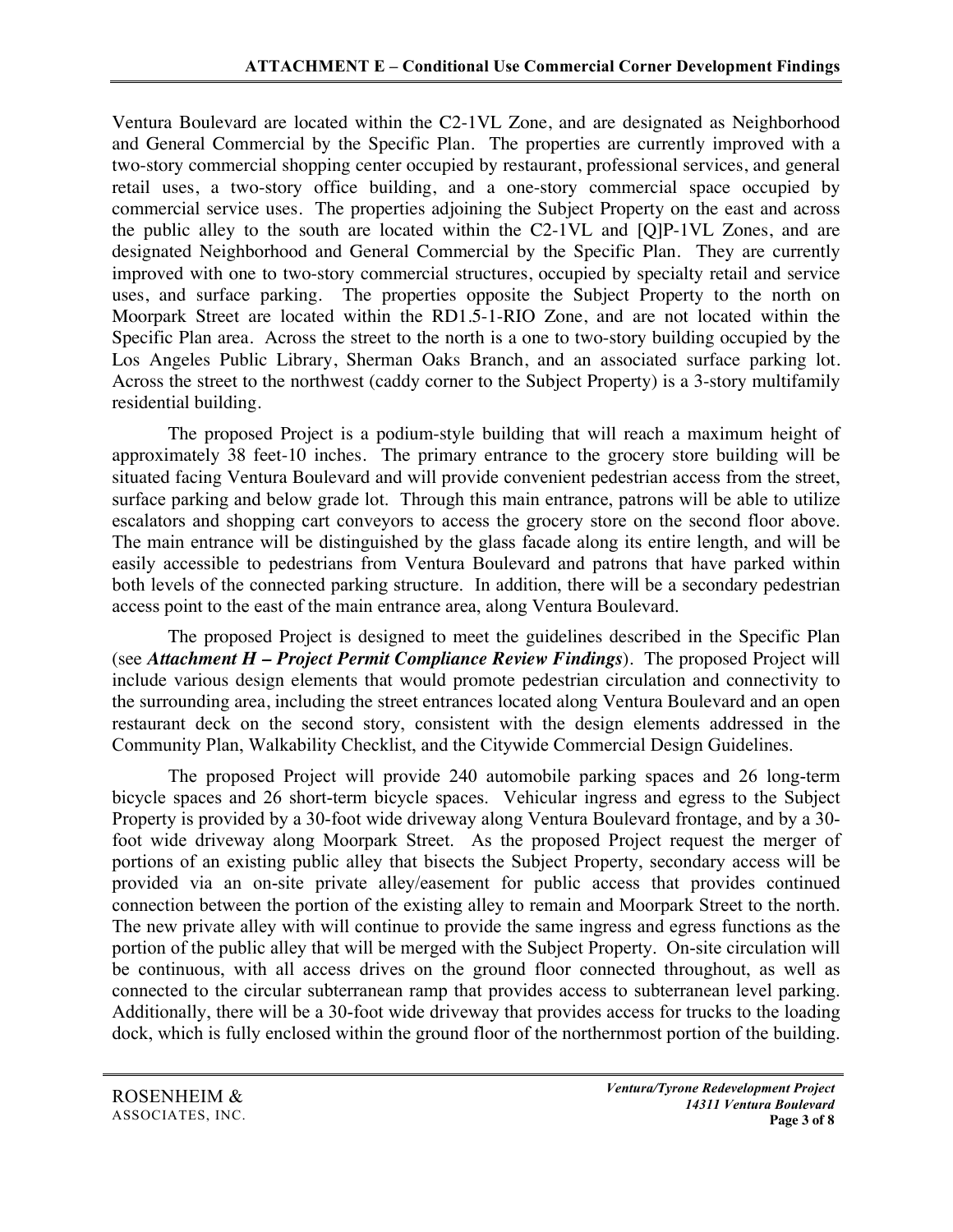As shown on the enclosed Ground Floor Plan (Sheet A1.2), all truck maneuvers will occur within the Subject Property boundaries, and will not disrupt the flow of circulation since there is a separate driveway for loading, unloading, and delivery activities.

The operational characteristics will be compatible with the surrounding neighborhood. The Grocery Store will operate 24 hours, daily, while the ancillary restaurant will operate from 7 AM to 11 PM daily. Delivery activities will only occur between the hours of 7:00 AM and 8:00 PM, Monday through Friday, and between 10:00 AM and 4:00 PM on Saturday and Sundays. There will be one security guard on-site during the store business hours.

As detailed above, the proposed building and its activities will be compatible with the surrounding properties and uses. The proposed Project is consistent with the pattern of commercial uses in the immediate vicinity. The operational characteristics of the grocery store will not be detrimental to the properties in the immediate vicinity and the store will operate with due regard for the adjacent uses. As such, the proposed Project's location, size, height, operations, and other significant features will be compatible with and will not adversely affect or further degrade adjacent properties and the surrounding neighborhood.

#### **c. That the project substantially conforms with the purpose, intent, and provisions of the General Plan, the applicable community plan, and any applicable specific plan.**

The Subject Property is located within the adopted Sherman Oaks – Studio City – Toluca Lake – Cahuenga Pass Community Plan (the "Community Plan"), which designates the Subject Property for General Commercial land uses corresponding to the C1.5, C2, C4, CR, RAS3, RAS4 and P Zones. The proposed Project is located within the Ventura/Cahuenga Boulevard Corridor Specific Plan, which designated the Subject Property for Neighborhood and General Commercial land uses. The proposed Project is consistent with the Community Plan and Specific Plan land use designation.

The General Plan promotes the provision of services throughout the City in locations that are convenient to the public, but that do not negatively impact neighboring properties. Community Plans "…are intended to promote an arrangement of land uses, streets, and services which will encourage and contribute to health, safety, welfare and convenience of the people who live and work in the community. Generally, the Community Plan is also intended to guide development in order to create a healthful and pleasant environment. Further, the Community Plan is intended to coordinate development among the various parts of the City of Los Angeles and adjacent municipalities in a fashion both beneficial and desirable to the residents of the community."

According to the Community Plan, Sherman Oaks is characterized by "a mix of low level and high rise commercial and office developments along Ventura Boulevard" (Page I-2), and the goals of the Ventura/Cahuenga Boulevard Corridor Specific Plan are "to assure an equilibrium between the transportation infrastructure and land use development…provide for an effective local circulation system; promote attractive and harmonious site design for multifamily and commercial development… promote and encourage the development of pedestrian activity, while reducing traffic congestion; and maintain the distinct character of each of the five Specific Plan communities located within its boundaries" (Page I-2). The proposed Project will meet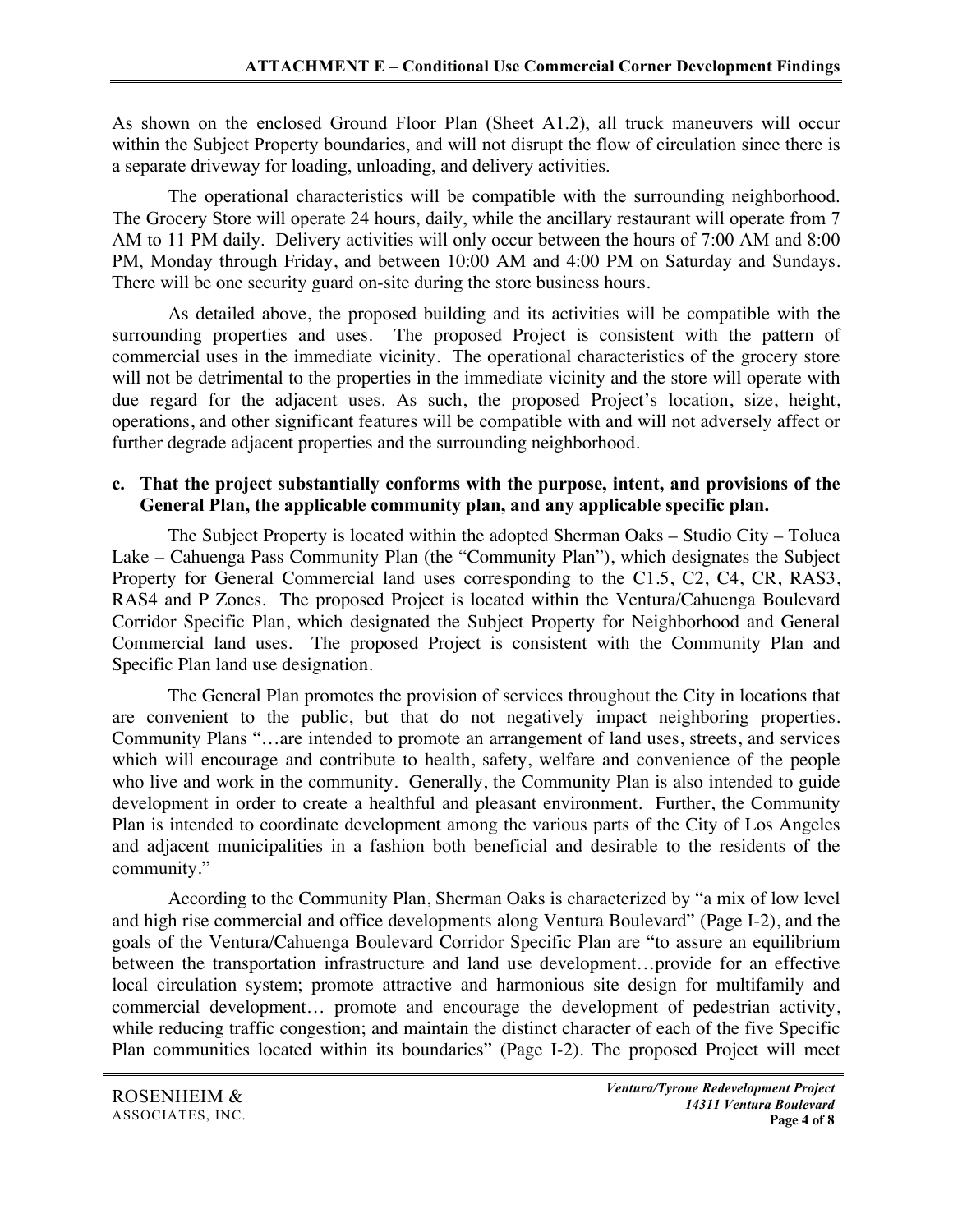several tenets of the Community Plan and Specific Plan, in support of these overarching goals and visions for commercial development in the Sherman Oaks community.

The requested specialty grocery use is in conformance with the objectives of the Community Plan for Commercial Land Uses. Specifically, Goal 2 is "a strong and competitive commercial sector which best serves the needs of the community through maximum efficiency and accessibility while preserving the historic commercial and cultural character of the district". The establishment of a full service grocery store will serve the needs of the community and will overall provide products in conformance with the Community Plan Goal to provide a strong and competitive commercial sector. The proposed hours of operation of 24 hours a day will ensure that local customers have convenient access in regards to their shopping needs.

With respect to the Specific Plan, the Ventura/Cahuenga Boulevard Corridor Specific Plan was most recently adopted in 2001 to identify and regulate development within the boundaries of the Specific Plan area. The purposes identified in Section 2 of the Specific Plan pertinent to the proposed Project include Purpose D, which is "To assure a balance of commercial land uses in the Specific area that will address the needs of the surrounding communities and greater regional area." Further consistent with the Specific Plan, the grocery store will activate the street frontage on Ventura Boulevard and enhance the area with its designation as a Pedestrian Development District by creating pedestrian access along Ventura Boulevard. The proposed grocery store is a neighborhood-serving use and will provide customers additional amenities as compared to a standard grocery store with its variety of organic produce and health foods and products in addition to a bona-fide restaurant. The proposed Project includes an attractive development and landscaping, ultimately creating an aesthetically pleasing development that will revitalize this commercial area. The Project proposes 24-hour, daily operation to provide the community with a retail grocery store conveniently located nearby to residences, businesses, and organizations. Therefore, approval of a 24-hour, daily operation for the proposed retail grocery store would be desirable to the public convenience and welfare.

As demonstrated by the references above, the proposed grocery store will be in conformance with the purpose, intent, and provisions of the General Plan, Community Plan and Specific Plan (Please refer to *Attachment C – Vesting Tentative Tract Map Findings*, for a discussion of General Plan consistency in greater detail). Establishment of a full service specialty grocery store and ancillary restaurant at this location will benefit the surrounding residents and nearby business owners, offering products unlike products offered by other grocery stores in the immediate vicinity, and attracting customers to the area for both the proposed grocery store and adjacent commercial businesses.

**d. That based on data provided by the City Department of Transportation or by a licensed traffic engineer, that ingress to and egress from the project will not create a traffic hazard or cause significant traffic congestion or disruption of vehicular circulation on adjacent streets.**

A traffic impact study, dated January 28, 2016, and a traffic analysis addendum, dated July 19, 2016, conducted and prepared by Linscott, Law, and Greenspan Engineers ("LLG") for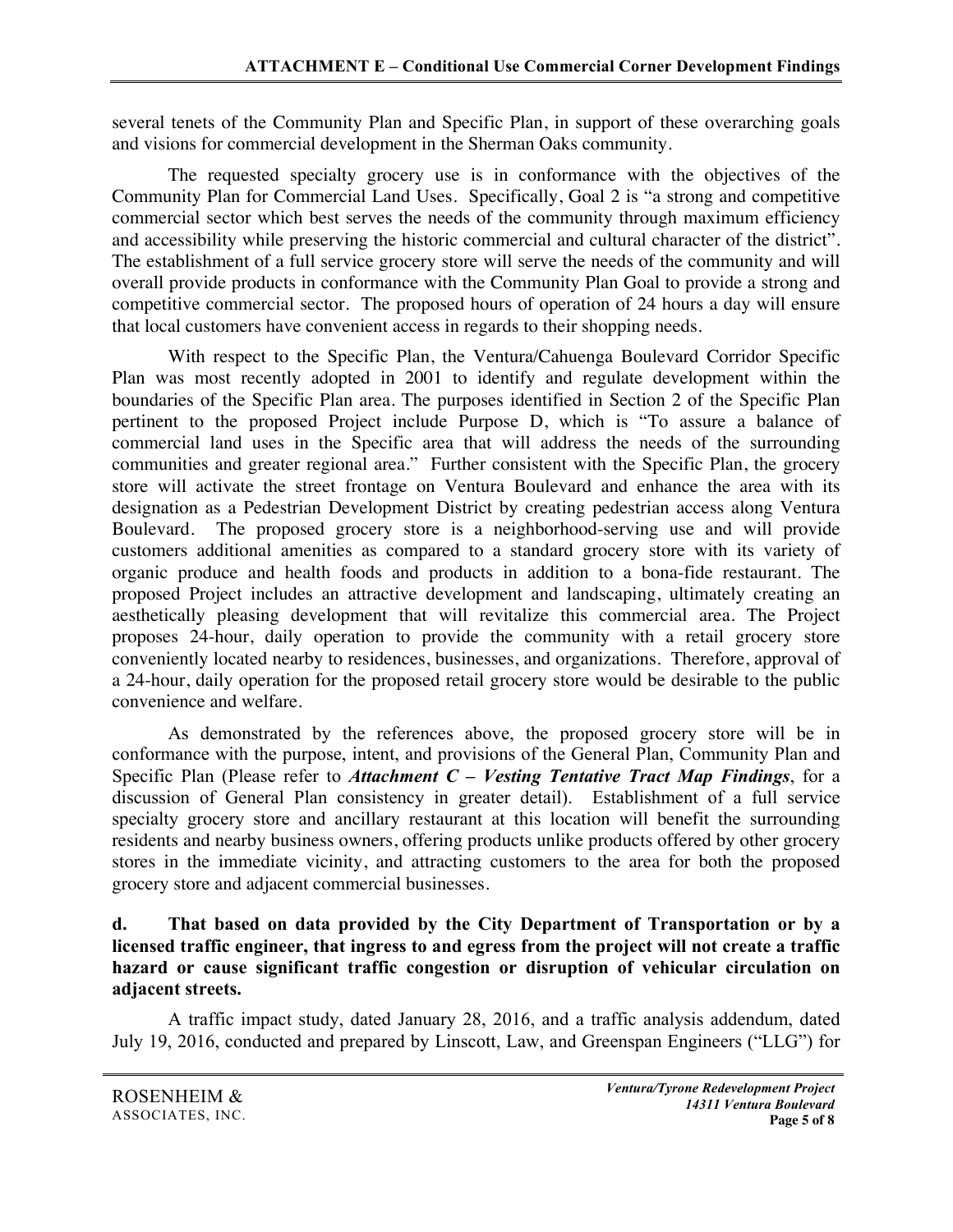the proposed Project found that the Project is not expected to create any significant impacts at the studied intersections. On July 25, 2016, the Los Angeles Department of Transportation ("LADOT") issued a Traffic Assessment for the proposed Project concurring with LLG's conclusion and finding that the conceptual site plans submitted with the request will be acceptable to LADOT's standards. Thus, the proposed Project and Project's ingress and egress access plan (which is described in more detail in the Findings above) will not create a traffic hazard or cause significant disruption or congestion on adjacent streets. A copy of LADOT's Traffic Assessment is submitted with the instant application and may be referred to for additional details.

#### **e. That project approval will not create or add to a detrimental concentration of Mini-Shopping Centers or Commercial Corner Developments in the vicinity of the proposed project.**

The proposed Project is located within the Ventura/Cahuenga Boulevard Corridor Specific Plan and within the Sherman Oaks community, which is generally developed with commercial buildings containing uses such as restaurants, retail, and general and medical offices. Similar to the Subject Property, the properties along Ventura Boulevard are generally zoned for commercial uses as the Specific Plan encourages commercial land uses along this corridor to address the needs of the local community, and are located to the north or south of properties zoned for or improved with residential uses. As such, it is not uncommon to find a concentration of Mini-Shopping Centers and Commercial Corner Developments on corner properties located on Ventura Boulevard. Nonetheless, the proposed Project will not create or add to a detrimental concentration of such uses in the Subject Property vicinity.

The proposed Project will consist of a retail grocery store and ancillary restaurant occupied by a single tenant, and therefore does not fall the category of a Mini-Shopping Center or strip mall development. However, as the proposed Project does meet the definition of a Commercial Corner Development, it is subject to the Development Standards and Hours of Operation under LAMC Section 12.22.A.23, which have been established to protect adjacent residential properties. The proposed Project has been designed in full compliance with these provisions to ensure compatibility with and sensitivity to the RD1.5-zoned properties to the north, with the exception of seeking 24/7 operations for the grocery store, and will not be detrimental to surrounding uses. Properties immediately surrounding the Subject Property include a car dealership across the street to the west, a fast-food restaurant across the street to the southwest, a 2-story commercial shopping center across the street to the south and a 3-story office building immediately to the east of that, retail uses and a surface parking lot adjoining to the east, a public library across the street to the north and a 3-story multifamily residential building across the street to the northwest.

Taking into account the location of the Subject Property in an established, urbanized commercial district, the applicable Commercial Corner Development Standards and Conditions of Operation which will be complied with within the proposed project, and the compatibility of the Project with surrounding uses, the proposed Project will not contribute to a detrimental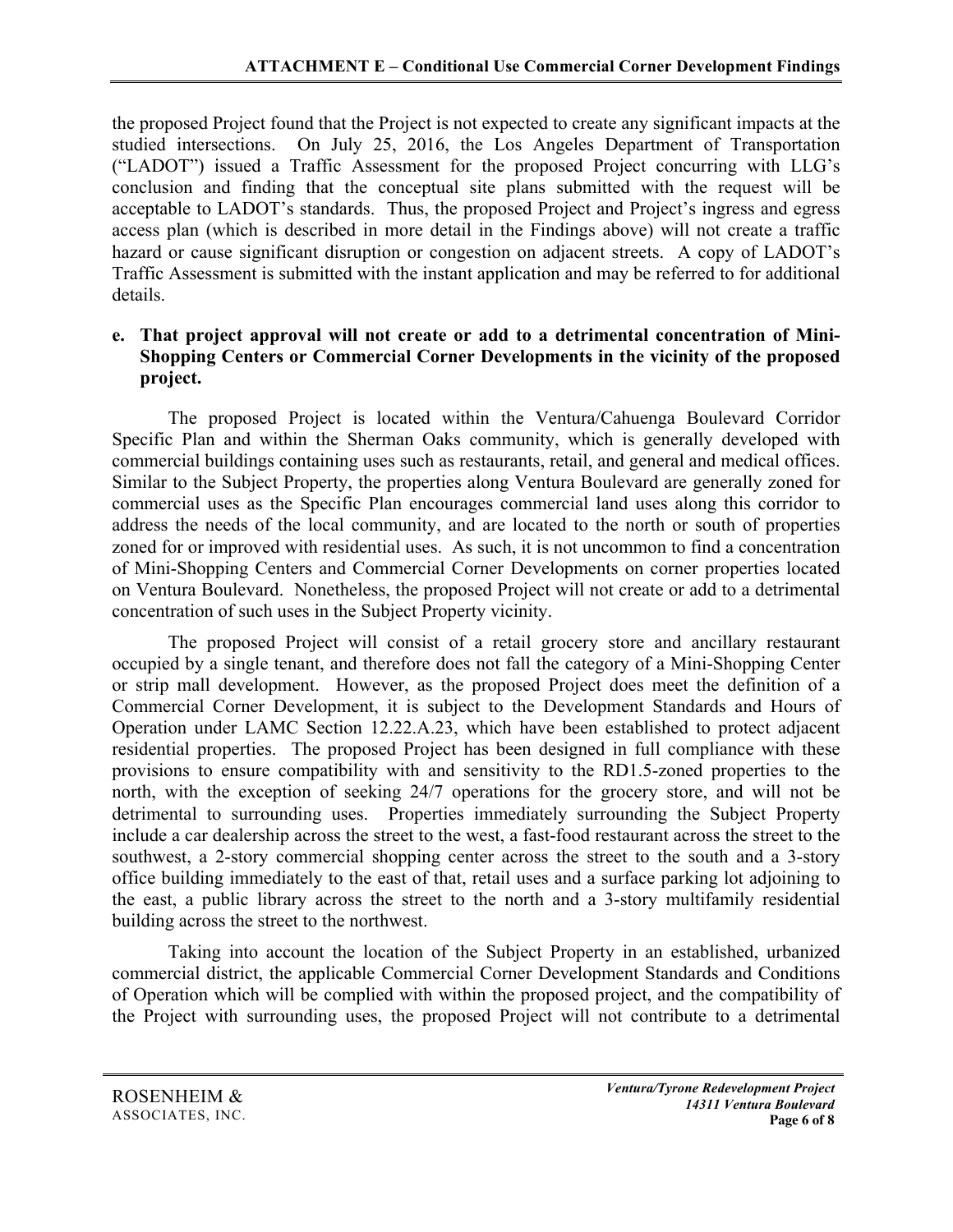concentration of Mini-Shopping Centers or Commercial Corner Developments in the immediate vicinity.

- **f. Are you going to develop any or all of the following? (Yes/No)**
	- **1) A drive-thru fast food establishment?** No
	- **2) A business open any time between 11 p.m. and 7 a.m.?** Yes
	- **3)** A multi-residential use? No

**4) An amusement enterprise as enumerated in Sec. 12.14 A. of the Los Angeles Municipal Code?** No

**5) An automobile laundry or washrack?** No

**6) A commercial swimming pool**? No

**If yes to any of the above, please explain.**

The proposed specialty grocery store requests operations 24 hours a day, daily.

**g. How many parking spaces are being provided?** 240 **Standard?** 240 (including 8 Handicap accessible spaces) **Compact?** 0

**h.** What is the Height  $\pm 38' \cdot 10''$  and number of stories 2 of the Project?

**i. List all the uses to be included in the development, their hours of operation, square footage and the percentage of the total development to be occupied by each:**

| Use        | <b>Hours of Operation</b>                     | <b>Square Ft. (SF)</b> | Percentage |
|------------|-----------------------------------------------|------------------------|------------|
|            | Grocery Store   24 hours a day, 7 days a week | $ 47,105$ SF           | $90\%$     |
|            |                                               |                        |            |
| Restaurant | 7 AM-11 PM, daily                             | 5,328 SF               | 10%        |
| Total      |                                               | 52,422 SF              | $100\%$    |

**j. Describe any security measures that will be taken to prevent loitering, theft, vandalism, etc.**

Security measures will include a security camera system and will nighttime security lighting. Additionally, one security guard will be on-site during store business hours. These security measures will help prevent any loitering, theft, or vandalism to the existing office complex.

#### **k. For drive-through fast food establishments submit plans showing points of ingress and egress, the location of speakers, driveways and queuing lanes.**

Not applicable.

**a. For drive-through fast food establishments submit plans showing points of ingress and egress, the location of speakers, driveways and queuing lanes.**

Not applicable.